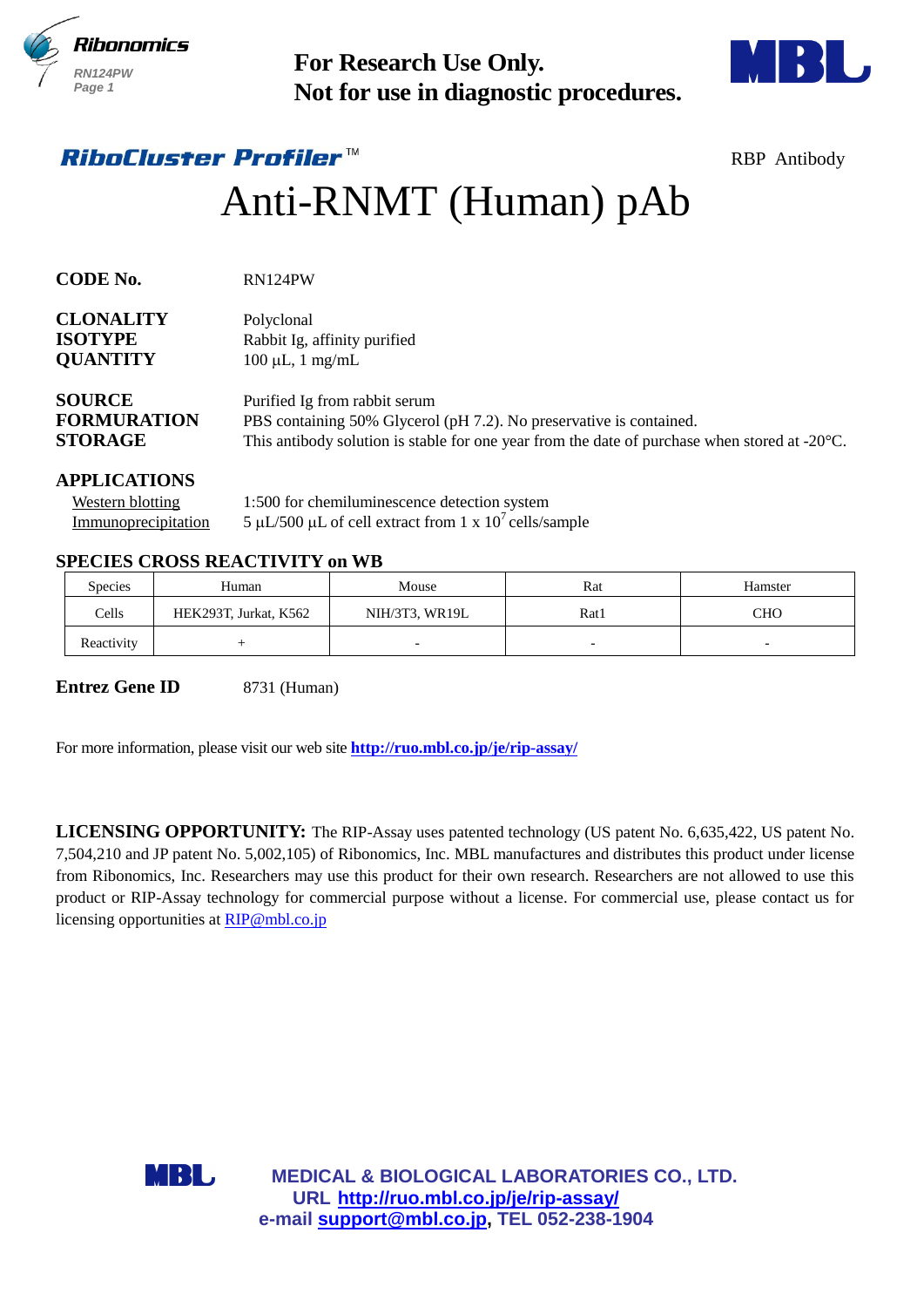#### **RELATED PRODUCTS**

| <u>RIP-Assay Kit</u>   |                                                          |
|------------------------|----------------------------------------------------------|
| <b>RN1001</b>          | <b>RIP-Assay Kit</b>                                     |
| <b>RN1005</b>          | RIP-Assay Kit for microRNA                               |
|                        |                                                          |
| RIP-Certified Antibody |                                                          |
| RN001P                 | Anti-EIF4E pAb                                           |
| RN002P                 | Anti-EIF4G1 (Human) pAb                                  |
| RN003P                 | Anti-EIF4G2 pAb                                          |
| RN004P                 | Anti-ELAVL1 (HuR) pAb                                    |
| <b>RN005P</b>          | Anti-ELAVL2 (HuB) (Human) pAb                            |
| RN006P                 | Anti-ELAVL3 (HuC) pAb                                    |
| RN007P                 | Anti-IGF2BP1 (IMP1) pAb                                  |
| RN008P                 | Anti-IGF2BP2 (IMP2) pAb                                  |
| RN009P                 | Anti-IGF2BP3 (IMP3) pAb                                  |
| RN010P                 | Anti-MSI1 (Musashi1) pAb                                 |
| RN011P                 | Anti-PTBP1 (Human) pAb                                   |
| RN012P                 | Anti-STAU1 (Human) pAb                                   |
| RN013P                 | Anti-STAU2 (Human) pAb                                   |
| RN015P                 | Anti-YBX1 pAb                                            |
| RN019P                 | Anti-HNRNPK pAb                                          |
| <b>RN020P</b>          | Anti-ILF3 (Human) pAb                                    |
| <b>RN021P</b>          | Anti-KHDRBS1 pAb                                         |
| <b>RN022P</b>          | Anti-PABPC4 pAb                                          |
| RN024P                 | Anti-PCBP1 pAb                                           |
| RN025P                 | Anti-PCBP2 pAb                                           |
| RN026P                 | Anti-PUM1 pAb                                            |
| RN027P                 | Anti-PUM2 pAb                                            |
| <b>RN028P</b>          | Anti-EIF2C1 (AGO1) pAb                                   |
| RN032P                 | Anti-CIRBP pAb                                           |
| RN033P                 | Anti-TNRC6A (GW182) (Human) pAb                          |
| RN037P                 | Anti-AUH pAb                                             |
| RN038P                 | Anti-CPEB1 pAb                                           |
| <b>RN041P</b>          | Anti-KHDRBS2 (SLM1) pAb                                  |
| RN045P                 | Anti-SLBP pAb                                            |
| <b>RN001M</b>          | Anti-IGF2BP1 (IMP1) mAb (6H6)                            |
| <b>RN003M</b>          | Anti-EIF2C2 (AGO2) (Human) mAb (1B1-E2H5)                |
| <b>RN004M</b>          | Anti-Ribosomal P0/P1/P2 mAb (9D5)                        |
| <b>RN005M</b>          | Anti-EIF2C2 (AGO2) mAb (2A8)                             |
| RN006M                 | Anti-EIF4E mAb (C107-3-5)                                |
| RN007M                 | Anti-ELAVL1 (HuR) mAb (C67-1)                            |
| RN009M                 | Anti-PABPC1 mAb (10E10)                                  |
| <b>RN011M</b>          | Anti-2,2,7-trimethylguanosine (m <sub>3</sub> G/TMG) mAb |
|                        | $(C1-36)$                                                |
| <b>RBP</b> Antibody    |                                                          |
| RN008MW                | Anti-ELAVL1 (HuR) mAb (C54-6)                            |
| RN010MW                | Anti-PIWIL1 (MIWI) mAb (2D9)                             |
| RN023PW                | Anti-PABPN1 pAb                                          |
| RN047PW                | Anti-PTBP2 pAb                                           |
| RN050PW                | Anti-GRSF1 pAb                                           |
| RN051PW                | Anti-HDLBP (Vigilin) pAb                                 |
| RN052PW                | Anti-HNRNPC pAb                                          |
| RN054PW                | Anti-PCBP3 pAb                                           |
| RN060PW                | Anti-HNRNPD (AUF1) pAb                                   |
| RN061PW                | Anti-HNRNPA0 pAb                                         |

RN063PW Anti-DHX9 pAb

RN065PW Anti-KHSRP pAb RN067PW Anti-PPP1R10 pAb

RN064PW Anti-FUSIP1 (SRSF10) pAb

RN068PW Anti-PPP1R8 pAb RN069PW Anti-RBM14 pAb RN077PW Anti-SMN1 pAb RN078PW Anti-SMNDC1 pAb RN079PW Anti-SRSF7 (9G8) pAb RN080PW Anti-SRSF3 (SRp20) pAb RN081PW Anti-SRSF9 (SRp30c) pAb RN082PW Anti-SRSF5 (SRP40) pAb RN084PW Anti-SRRM1 (SRM160) pAb RN085PW Anti-U2AF1 pAb RN086PW Anti-U2AF2 pAb RN087PW Anti-ALYREF (THOC4) pAb RN088PW Anti-NXF1 (TAP) pAb RN089PW Anti-MAGOH pAb RN090PW Anti-DDX21 pAb RN091PW Anti-DDX23 pAb RN092PW Anti-NONO (P54NRB) pAb RN093PW Anti-PRPF4 pAb RN094PW Anti-PRPF8 pAb RN095PW Anti-SNRNP200 pAb RN096PW Anti-SNRNP40 pAb RN097PW Anti-SNRNP70 pAb RN098PW Anti-EDC4 pAb RN099PW Anti-EIF4A1 pAb RN100PW Anti-EXOSC5 (RRP46) (Human) pAb RN101PW Anti-FBL (Fibrillarin) pAb RN102PW Anti-GEMIN2 (Human) pAb RN103PW Anti-NCBP1 (CBP80) pAb RN104PW Anti-PAN2 (USP52) (Human) pAb RN105PW Anti-PARN pAb RN106PW Anti-SFPQ (PSF) pAb RN107PW Anti-TARDBP (TDP-43) pAb RN108PW Anti-UPF1 pAb RN109PW Anti-XRN1 (Human) pAb RN110PW Anti-CNOT7 (CAF1) pAb RN111PW Anti-ETF1 (eRF1) pAb RN112PW Anti-DCP1B (Human) pAb RN113PW Anti-DHX36 (RHAU) pAb RN114PW Anti-HNRNPA1 pAb RN115PW Anti-LIN28B (Human) pAb RN116PW Anti-DDX39B (UAP56) pAb RN117PW Anti-CCAR2 (DBC1) pAb RN118PW Anti-UPF3B pAb RN119PW Anti-GSPT2 (eRF3b) (Human) pAb RN120PW Anti-RBM8A (Y14) pAb RN121PW Anti-FTO (Human) pAb RN122PW Anti-ALKBH5 pAb RN123PW Anti-YTHDF2 pAb RN124PW Anti-RNMT (Human) pAb RN125PW Anti-HENMT1 pAb RN126PW Anti-AHCY (SAHH) pAb RN127PW Anti-NSUN2 (Human) pAb RN128PW Anti-TRMT6 (Human) pAb

For the latest information of RiboCluster Profiler™, please visit our website at<http://ruo.mbl.co.jp/je/rip-assay/>

RN129PW Anti-DDX6 (RCK/p54) pAb RN130PW Anti-TRMT61A (Human) pAb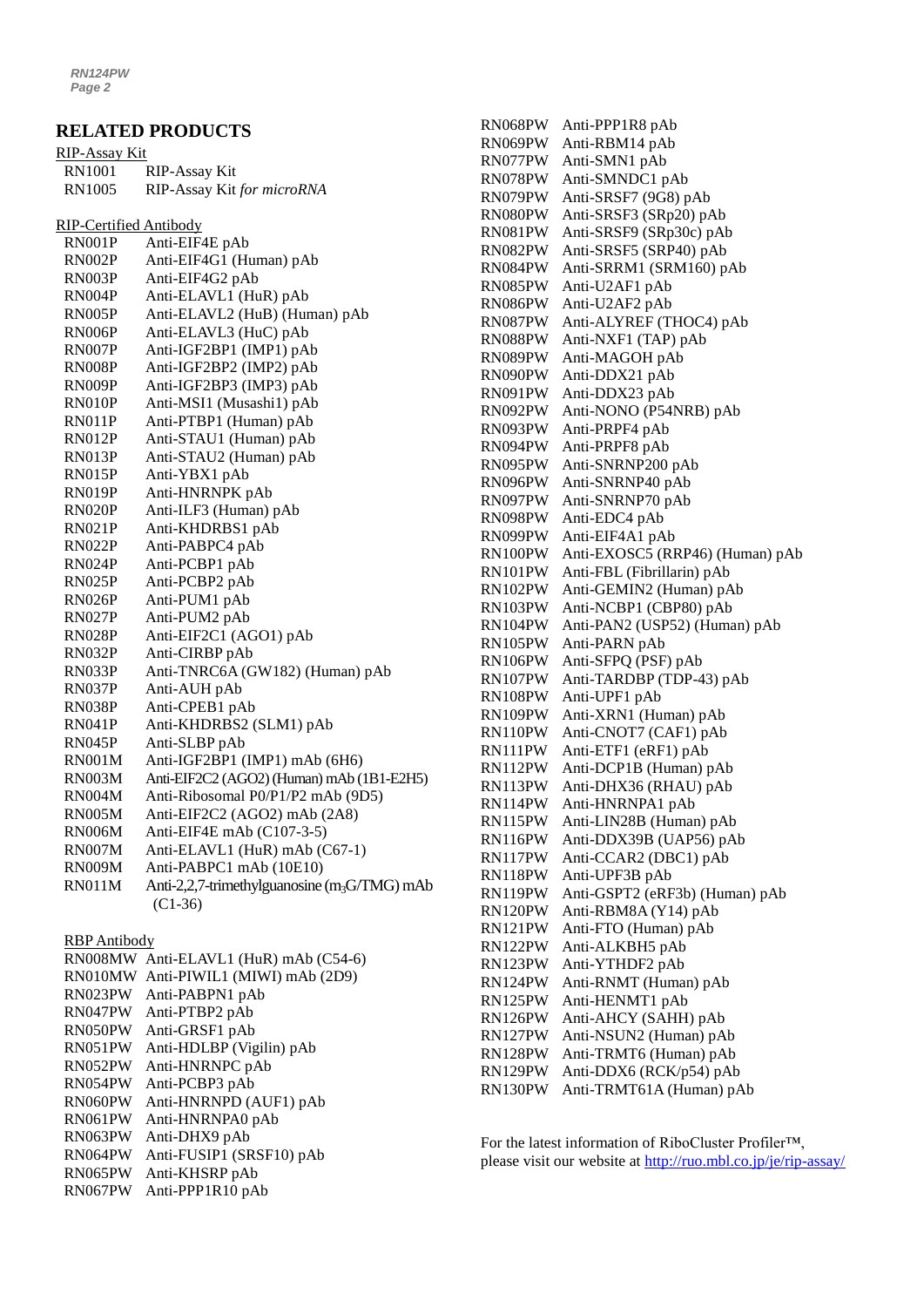#### *a g* **SDS-PAGE & Western blotting**

- 1) Wash 1 x 10<sup>7</sup> cells 3 times with PBS and suspend them in 1 mL of Laemmli's sample buffer, then sonicate briefly (up to 20 sec.).
- 2) Boil the samples for 3 min. and centrifuge. Load 10  $\mu$ L of the sample per lane in a 1-mm-thick SDS-polyacrylamide gel (12.5% acrylamide) for electrophoresis.
- 3) Blot the protein to a polyvinylidene difluoride (PVDF) membrane at 1 mA/cm<sup>2</sup> for 1 hr. in a semi-dry transfer system (Transfer Buffer: 25 mM Tris, 190 mM glycine, 20% MeOH). See the manufacturer's manual for precise transfer procedure.
- 4) To reduce nonspecific binding, soak the membrane in 5% skimmed milk (in PBS, pH 7.2) overnight at 4°C.
- 5) Wash the membrane with PBS-T [0.05% Tween-20 in PBS] (5 min. x 3 times).
- 6) Incubate the membrane with primary antibody diluted with 1% skimmed milk (in PBS, pH 7.2) as suggested in the **APPLICATIONS** for 1 hr. at room temperature. (The concentration of antibody will depend on the conditions.)
- 7) Wash the membrane with PBS-T (10 min. x 3 times).
- 8) Incubate the membrane with the 1:5,000 o[f Anti-IgG \(Rabbit\) pAb-HRP](http://ruo.mbl.co.jp/g/dtl/A/330/) (MBL; code no. 458) diluted with 1% skimmed milk (in PBS, pH 7.2) for 1 hr. at room temperature.
- 9) Wash the membrane with PBS-T (10 min. x 3 times).
- 10) Wipe excess buffer on the membrane, then incubate it with appropriate chemiluminescence reagent for 1 min. Remove extra reagent from the membrane by dabbing with paper towel, and seal it in plastic wrap.
- 11) Expose to an X-ray film in a dark room for 3 min. Develop the film as usual settings. The condition for exposure and development may vary.

(Positive controls for Western blotting; HEK293T, Jurkat and K562)



#### *Western blot analysis of human RNMT*

- Lane 1: HEK293T Lane 2: Jurkat
- Lane 3: K562

Immunoblotted with Anti-RNMT (Human) pAb (RN124PW)